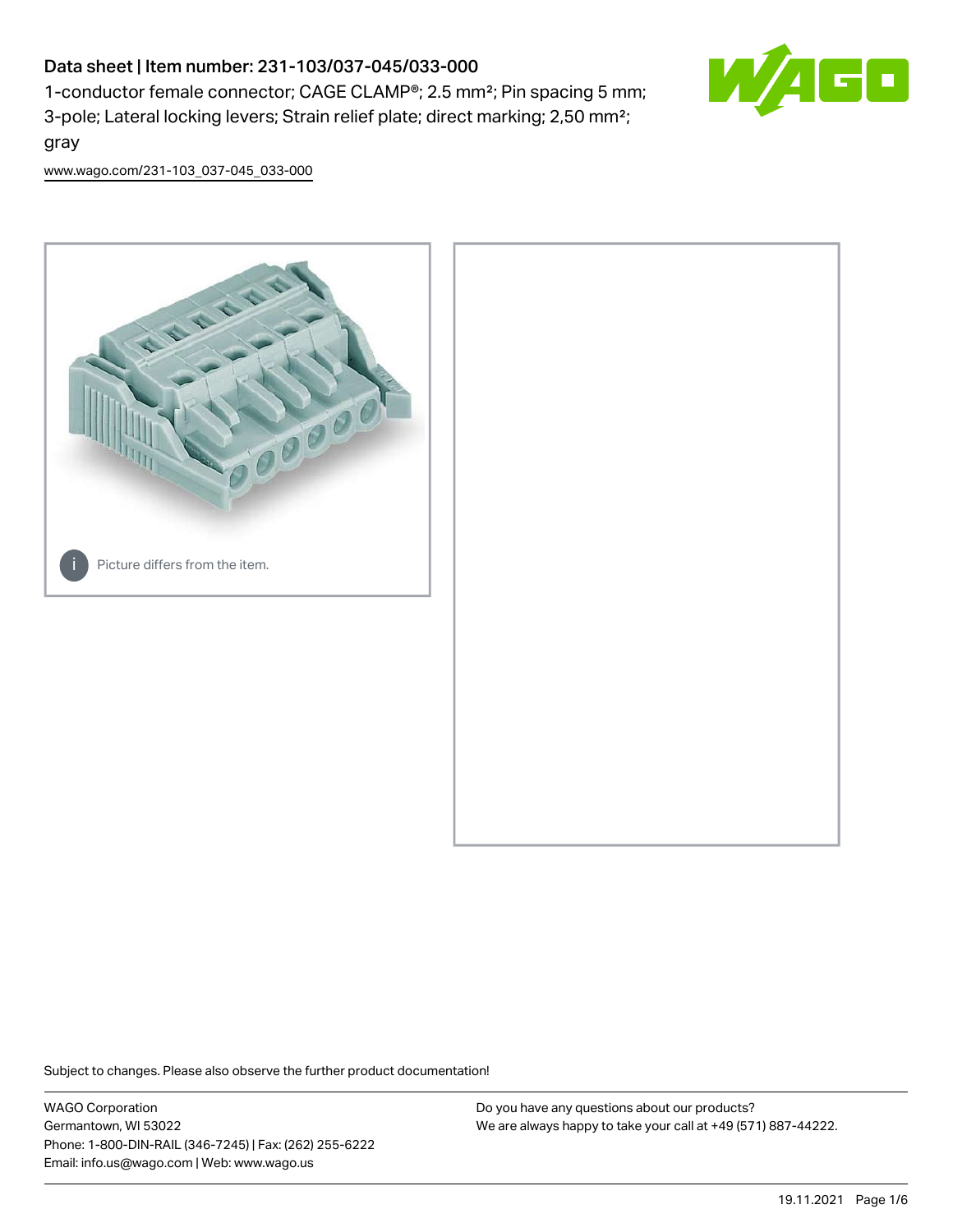

Dimensions in mm

L = pole no. x pin spacing

2- to 3-pole female connectors – one latch only

#### Item description

- **Universal connection for all conductor types**
- Easy cable pre-assembly and on-unit wiring via vertical and horizontal CAGE CLAMP<sup>®</sup> actuation  $\blacksquare$
- $\blacksquare$ Integrated test ports
- $\blacksquare$ With coding fingers

Subject to changes. Please also observe the further product documentation! Data

WAGO Corporation Germantown, WI 53022 Phone: 1-800-DIN-RAIL (346-7245) | Fax: (262) 255-6222 Email: info.us@wago.com | Web: www.wago.us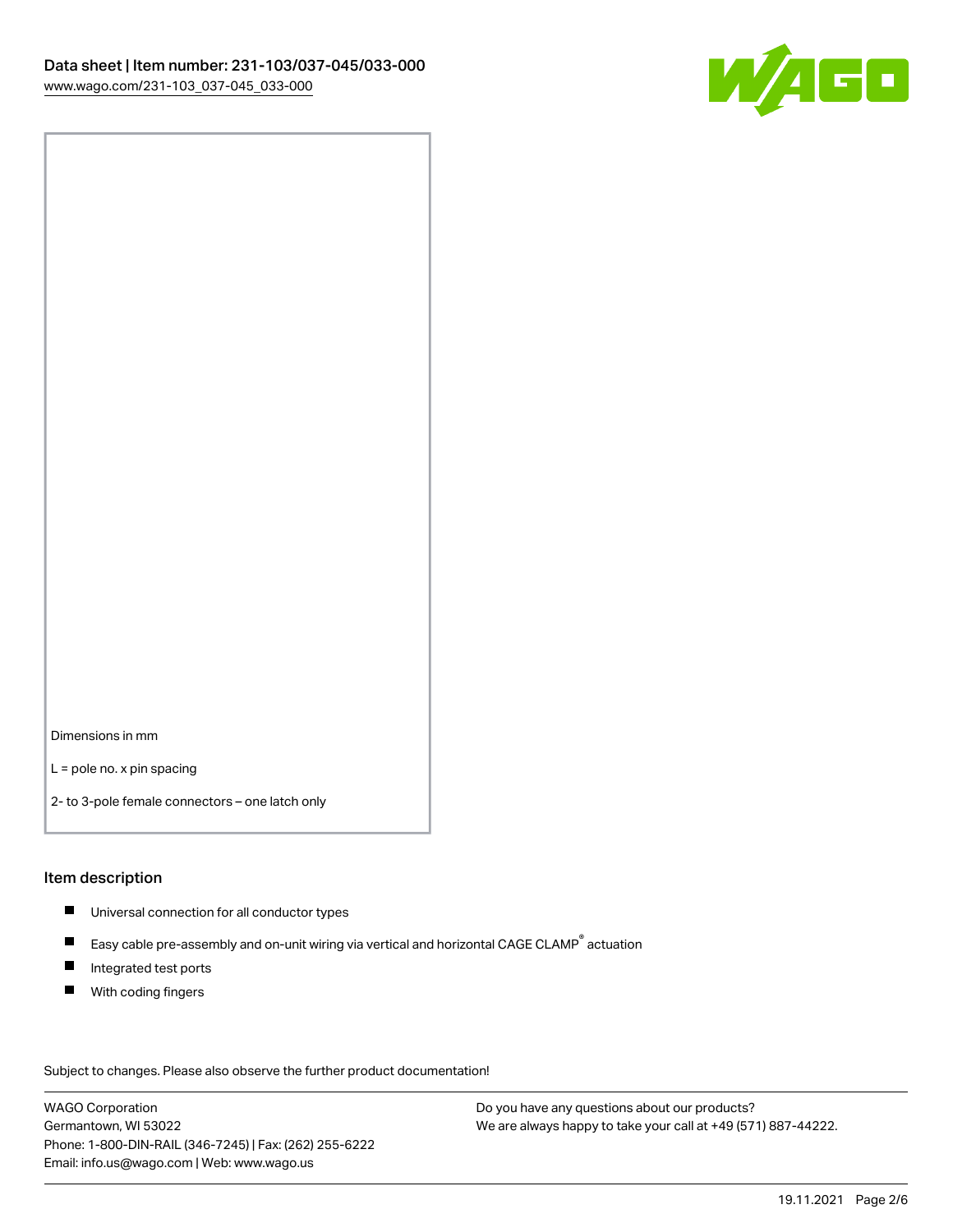

# Data

| Safety information 1 | The MCS-MULTI CONNECTION SYSTEM includes connectors<br>without breaking capacity in accordance with DIN EN 61984. When<br>used as intended, these connectors must not be connected<br>/disconnected when live or under load. The circuit design should<br>ensure header pins, which can be touched, are not live when<br>unmated. |
|----------------------|-----------------------------------------------------------------------------------------------------------------------------------------------------------------------------------------------------------------------------------------------------------------------------------------------------------------------------------|
| Variants:            | Gold-plated or partially gold-plated contact surfaces<br>Other versions (or variants) can be requested from WAGO Sales or<br>configured at https://configurator.wago.com/                                                                                                                                                         |

# Connection data

# Connection 1

| Connection technology                             | CAGE CLAMP <sup>®</sup>                |
|---------------------------------------------------|----------------------------------------|
| Actuation type                                    | Operating tool                         |
| Solid conductor                                   | $0.082.5$ mm <sup>2</sup> / 28  12 AWG |
| Fine-stranded conductor                           | $0.082.5$ mm <sup>2</sup> / 28  12 AWG |
| Fine-stranded conductor; with insulated ferrule   | $0.251.5$ mm <sup>2</sup>              |
| Fine-stranded conductor; with uninsulated ferrule | $0.252.5$ mm <sup>2</sup>              |
| Strip length                                      | $89$ mm / 0.31  0.35 inch              |
| Number of poles                                   | 3                                      |
| Conductor entry direction to mating direction     | 0°                                     |

# Approvals / Certificates

#### Country specific Approvals

| Logo | Approval                               | <b>Additional Approval Text</b> | Certificate<br>name |
|------|----------------------------------------|---------------------------------|---------------------|
| Æ    | <b>CSA</b><br>DEKRA Certification B.V. | C <sub>22.2</sub>               | 1466354             |

UL-Approvals

|      |                                |                                 | Certificate |
|------|--------------------------------|---------------------------------|-------------|
| Logo | Approval                       | <b>Additional Approval Text</b> | name        |
|      | UL                             | <b>UL 1977</b>                  | E45171      |
| p    | Underwriters Laboratories Inc. |                                 |             |

Subject to changes. Please also observe the further product documentation!

| <b>WAGO Corporation</b>                                | Do you have any questions about our products?                 |
|--------------------------------------------------------|---------------------------------------------------------------|
| Germantown, WI 53022                                   | We are always happy to take your call at +49 (571) 887-44222. |
| Phone: 1-800-DIN-RAIL (346-7245)   Fax: (262) 255-6222 |                                                               |
| Email: info.us@wago.com   Web: www.wago.us             |                                                               |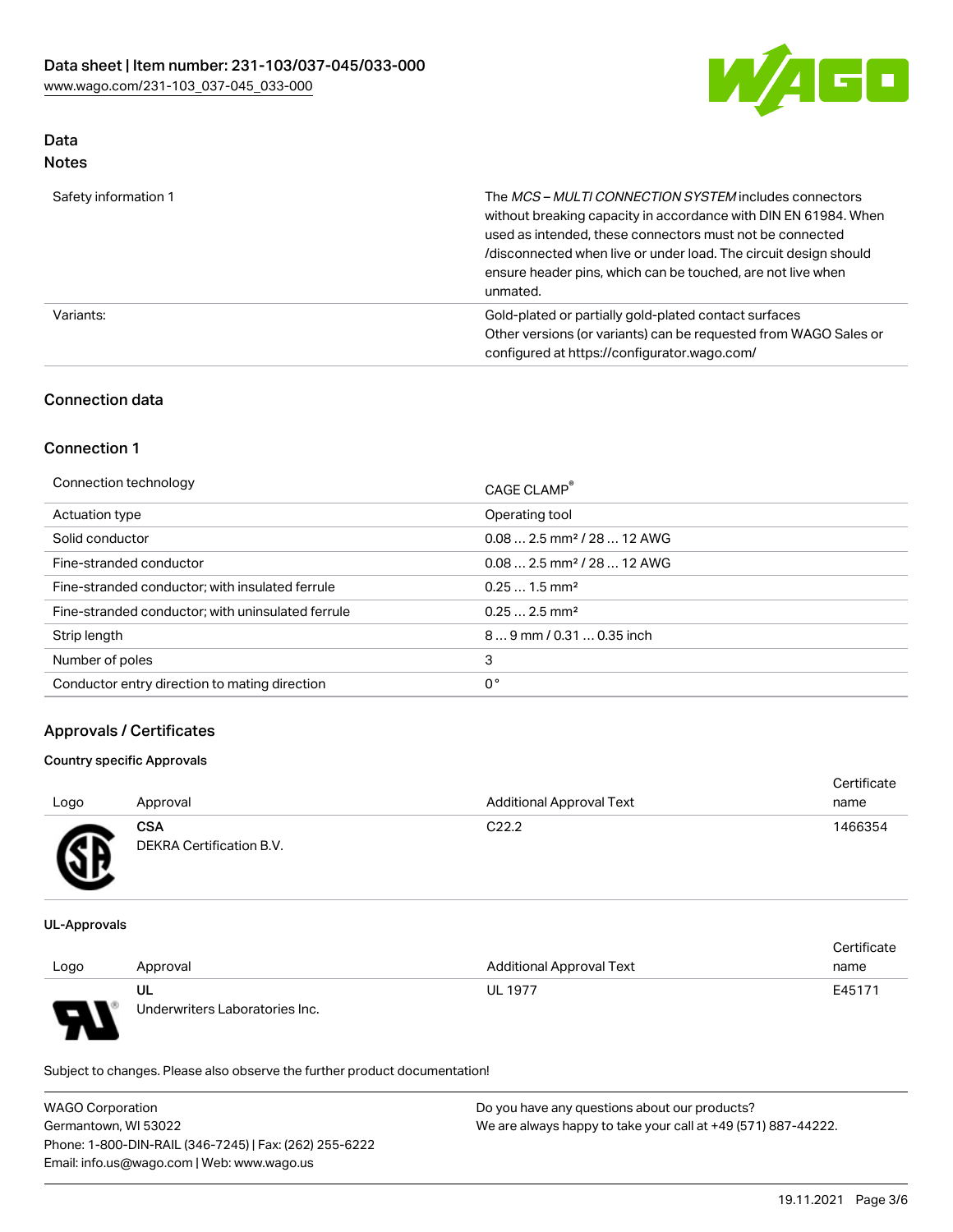# Data sheet | Item number: 231-103/037-045/033-000 [www.wago.com/231-103\\_037-045\\_033-000](http://www.wago.com/231-103_037-045_033-000)



# Counterpart



| <b>Downloads</b><br><b>Documentation</b> |                                                                                                                |                              |
|------------------------------------------|----------------------------------------------------------------------------------------------------------------|------------------------------|
|                                          | Item no.231-433/001-000<br>Male header; 3-pole; THT; 1.0 x 1.0 mm solder pin; angled; pin spacing 5 mm; gray   | www.wago.com/231-433/001-000 |
|                                          | Item no.231-133/001-000<br>Male header; 3-pole; THT; 1.0 x 1.0 mm solder pin; straight; pin spacing 5 mm; gray | www.wago.com/231-133/001-000 |
|                                          | Item no.231-603<br>Male connector; 3-pole; Pin spacing 5 mm; gray                                              | www.wago.com/231-603         |

| <b>Additional Information</b> |            |        |          |
|-------------------------------|------------|--------|----------|
| Technical explanations        | 2019 Apr 3 | pdf    | Download |
|                               |            | 2.0 MB |          |

#### Installation Notes



Inserting a conductor via 3.5 mm screwdriver – CAGE CLAMP® actuation parallel to conductor entry.



Inserting a conductor via 3.5 mm screwdriver – CAGE CLAMP® actuation perpendicular to conductor entry.



Inserting a conductor into CAGE CLAMP® unit via operating lever (231-291).

Subject to changes. Please also observe the further product documentation!

WAGO Corporation Germantown, WI 53022 Phone: 1-800-DIN-RAIL (346-7245) | Fax: (262) 255-6222 Email: info.us@wago.com | Web: www.wago.us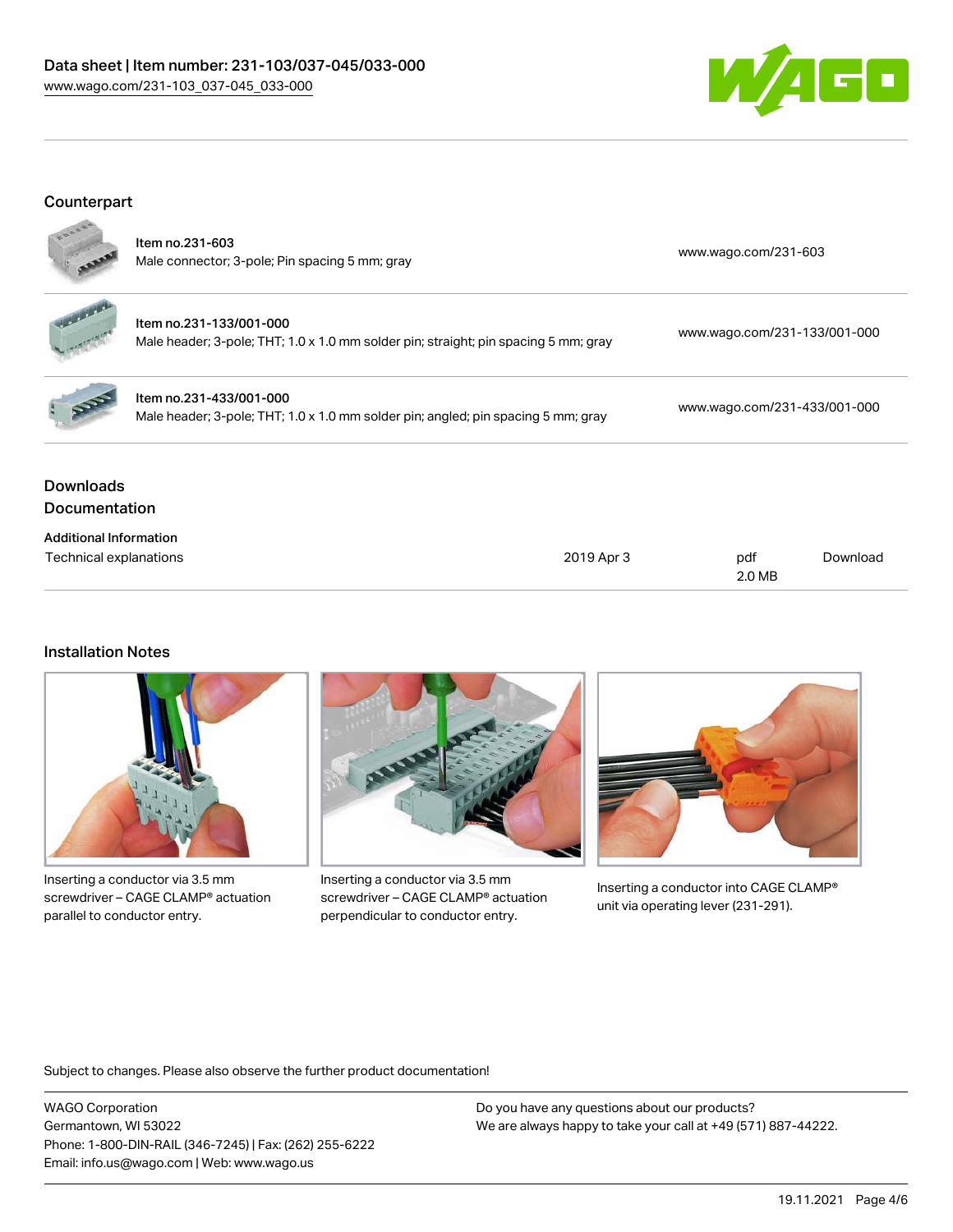



Inserting a conductor via operating tool.



Coding a female connector by removing coding finger(s).



Testing – female connector with CAGE CLAMP®

Integrated test ports for testing perpendicular to conductor entry via 2 or 2.3 mm Ø test plug

#### Installation

Subject to changes. Please also observe the further product documentation!

WAGO Corporation Germantown, WI 53022 Phone: 1-800-DIN-RAIL (346-7245) | Fax: (262) 255-6222 Email: info.us@wago.com | Web: www.wago.us